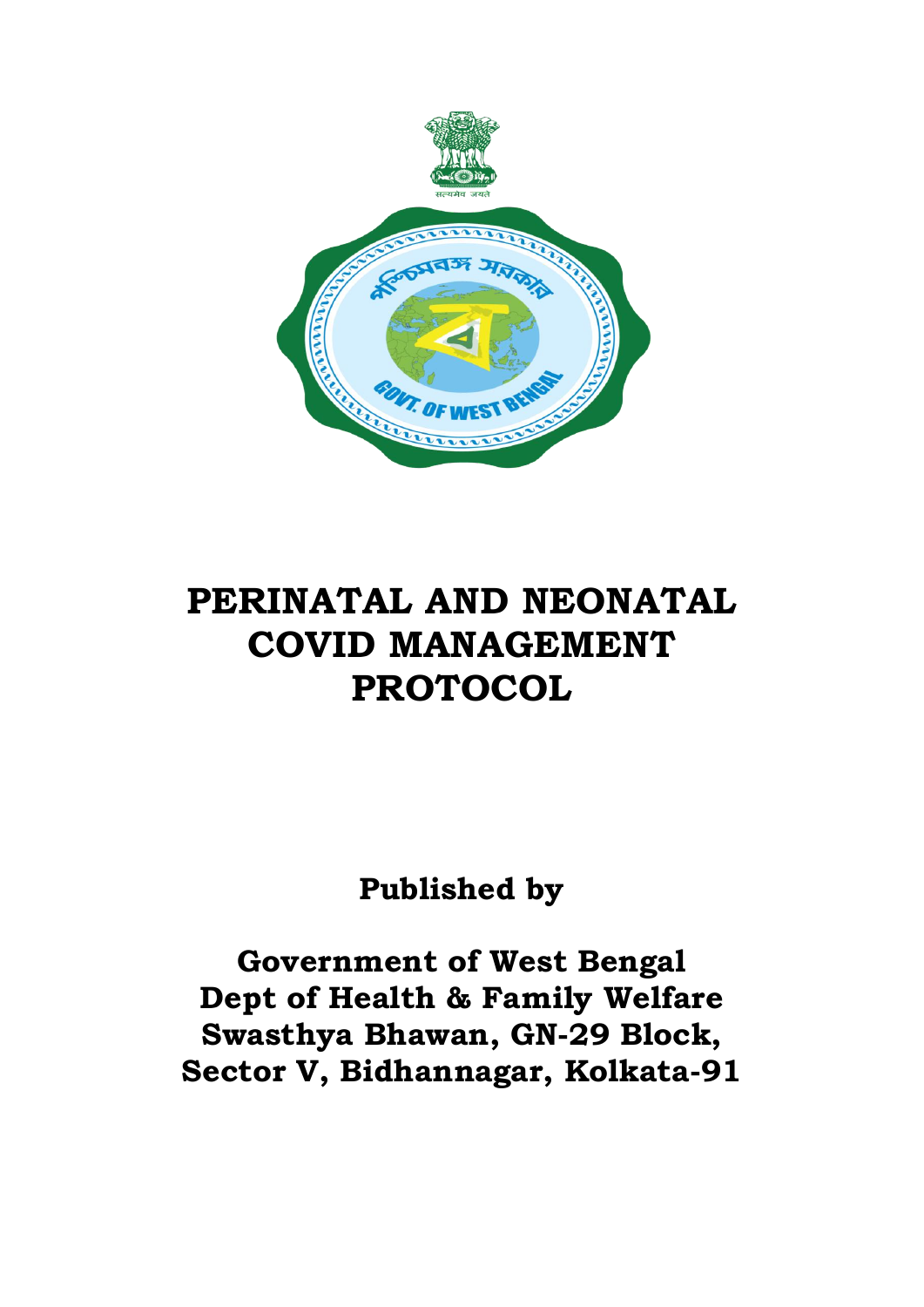# **PERINATAL AND NEONATAL COVID MANAGEMENT PROTOCOL**

# **INTRODUCTION**

- $\triangleright$  The coronavirus disease 2019 pandemic caused by the severe acute respiratory syndrome coronavirus 2 (SARS-CoV-2) has swept across the world like an indiscriminating wildfire
- $\triangleright$  Spreads via direct person to person contact through respiratory droplet
- $\triangleright$  As of this briefing India suffered about 20 million cases with 2 lakh deaths (*[WHO Coronavirus Dashboard](https://covid19.who.int/) - https://covid19.who.int/*)
- Common symptoms include Fever, Cough, Sore throat, breathlessness, headache, loss of smell, myalgia, chest pain, loss of appetite, loss of taste, diarrhoea, abdominal pain, fatigue, confusion while symptoms become more nonspecific as the age of the infected diminishes
- $\triangleright$  Contrary to previous notion that physiological immune system changes in the pregnancy does not render them more susceptible to severe infections, pregnant women or recently pregnant women who are older, overweight, and have pre-existing medical conditions such as hypertension and diabetes seem to have an increased risk of developing severe COVID-19 (*Zambrano LD, et al. Update: Characteristics of symptomatic women of reproductive age with laboratory-confirmed SARS-CoV-2 infection by pregnancy status: United States, January 22-October 3, 2020. MMWR Morb Mortal Wkly Rep. 2020;69(44):1641- 1647* )
- $\triangleright$  Currently, there is no data suggesting an increased risk of miscarriage in relation to COVID-19. ( 2% vs 10% in normal population ) Recent studies indicate very less neonatal infection within 48 hrs of delivery in COVID positive mothers
- $\triangleright$  Risk of vertical transmission is low. Transmission through breast milk is very rare. However placental infection can potentially affect the fetus. (*Baud D, et al. Second-trimester miscarriage in a pregnant woman with SARS-CoV-2 infection. JAMA. 2020;323(21):2198-2200) ( Karimi-Zarchi M, et al. Vertical transmission of coronavirus disease 19 (COVID-19) from infected pregnant mothers to neonates: a review. Fetal PediatrPathol. 2020:1-5* )
- Risk of premature delivery in 12.6% (*Delahoy M et al., MMWR Morb Mortal Wkly Rep 2020, [doi:10.15585/mmwr.mm6938e1](http://dx.doi.org/10.15585/mmwr.mm6938e1)*)
- $\triangleright$  As for mode of delivery, WHO advice is that caesarean sections should only be performed when medically justified.
- American College of Obstetricians and Gynecologists and the Society of Maternal-Fetal Medicine have issued statements suggesting that pregnant and lactating women should be given a choice to receive the vaccine after discussing individual risks. As of now avoid vaccines on pregnant women but offer vaccines to lactating women (Academy of Breastfeeding Medicine).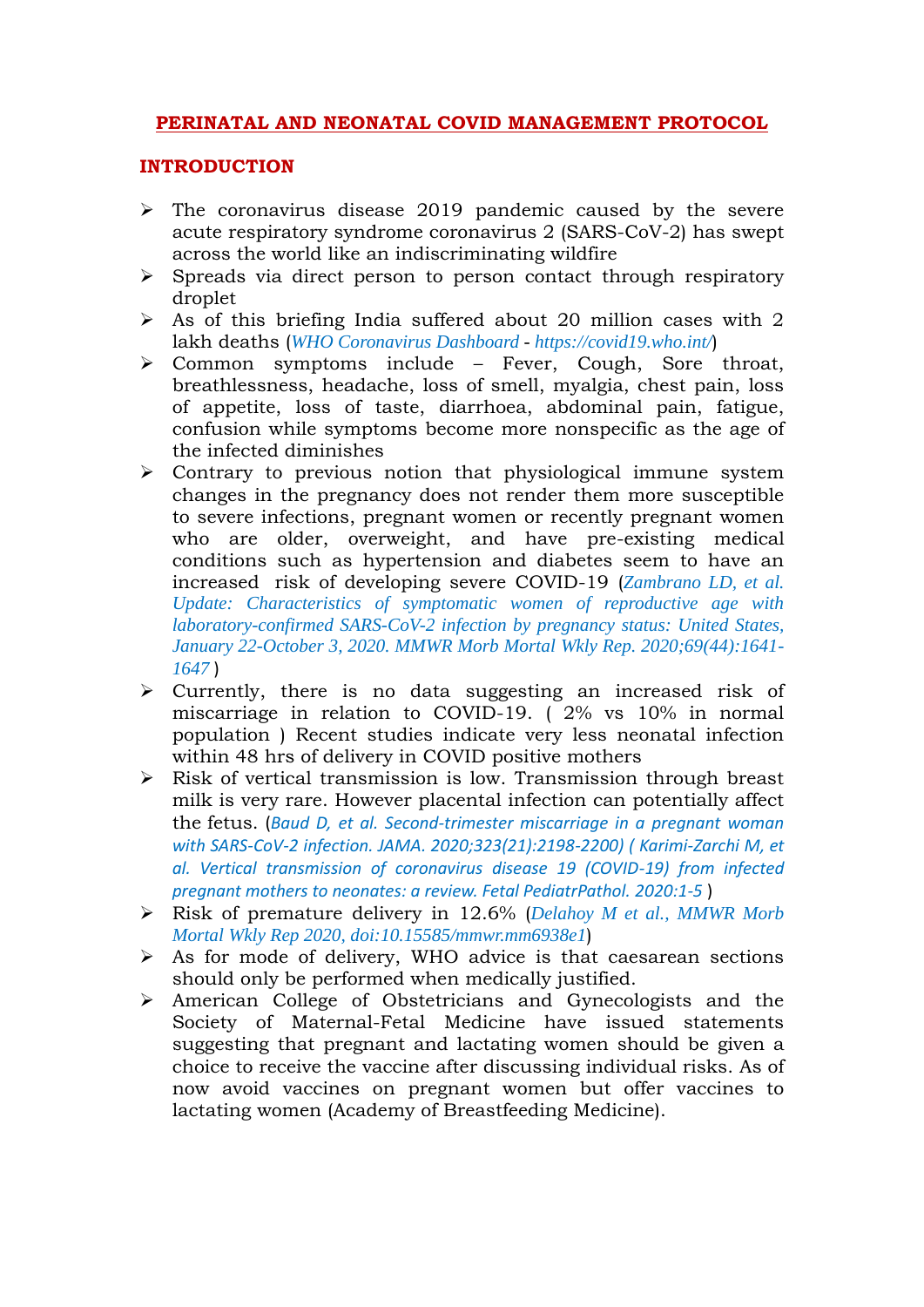# **ANTENATAL CARE DURING COVID**

- $\triangleright$  Pregnant women are advised to attend routine antenatal care, minimum at 12, 18-22 and 30-32 weeks of gestation, unless they meet current self-isolation criteria.
- Referral to antenatal ultrasound services for foetal growth surveillance is recommended after 14 days following the resolution of acute illness.
- $\triangleright$  In context of imminent preterm delivery: Antenatal steroid should be administered to mothers with threatened preterm labour (gestational age 24-34 weeks and including 34-36+6 weeks) (*RECOVERY Collaborative Group; Horby P, Lim WS, Emberson JR, et al. Dexamethasone in hospitalized patients with COVID-19: preliminary report [published online ahead of print July 17, 2020]. New Engl J Med.*)

# **INTRAPARTUM CARE**

- There should be provision for separate labour room and OT for pregnant COVID-19 positive patient in labour with negative pressure system
- $\triangleright$  Neonatal resuscitation corner should be located at least 2 metres away from the delivery table.
- > Labour to be managed as per standard obstetric practice.
- Delivery to be attended by minimum number of skilled persons taking full protection, additional personnel should wait outside the DR/OR and be given a cue to enter if needed
- Current guidelines by the GOI do not recommend use of Hydroxychloroquine, Chloroquine or antiviral drugs in pregnant women.
- $\triangleright$  WHO and CDC endorses deferring cord clamping and early skinto-skin contact in neonates born to mothers with COVID-19.
- If a pregnant woman has significant COVID-19–related illness and requires invasive mechanical ventilation, delivery may need to be conducted in the intensive care unit setting. (*Hou L, Li M, Guo K, et al. First successful treatment of a COVID-19 pregnant woman with severe ARDS by combining early mechanical ventilation and ECMO. Heart Lung. 2021;50(1):33- 36* )

# **POSTNATAL CARE**

- $\triangleright$  Positive mothers after delivery and their healthy babies, without need for maternal critical care or neonatal care, should be kept together in the immediate postpartum period.
- $\triangleright$  A separate isolation room should be available for the infant while they remain a suspect for the disease
- $\triangleright$  An infected mother should wear a surgical mask, wash her hands and breasts with soap and water before feedings, and breastfeed the infant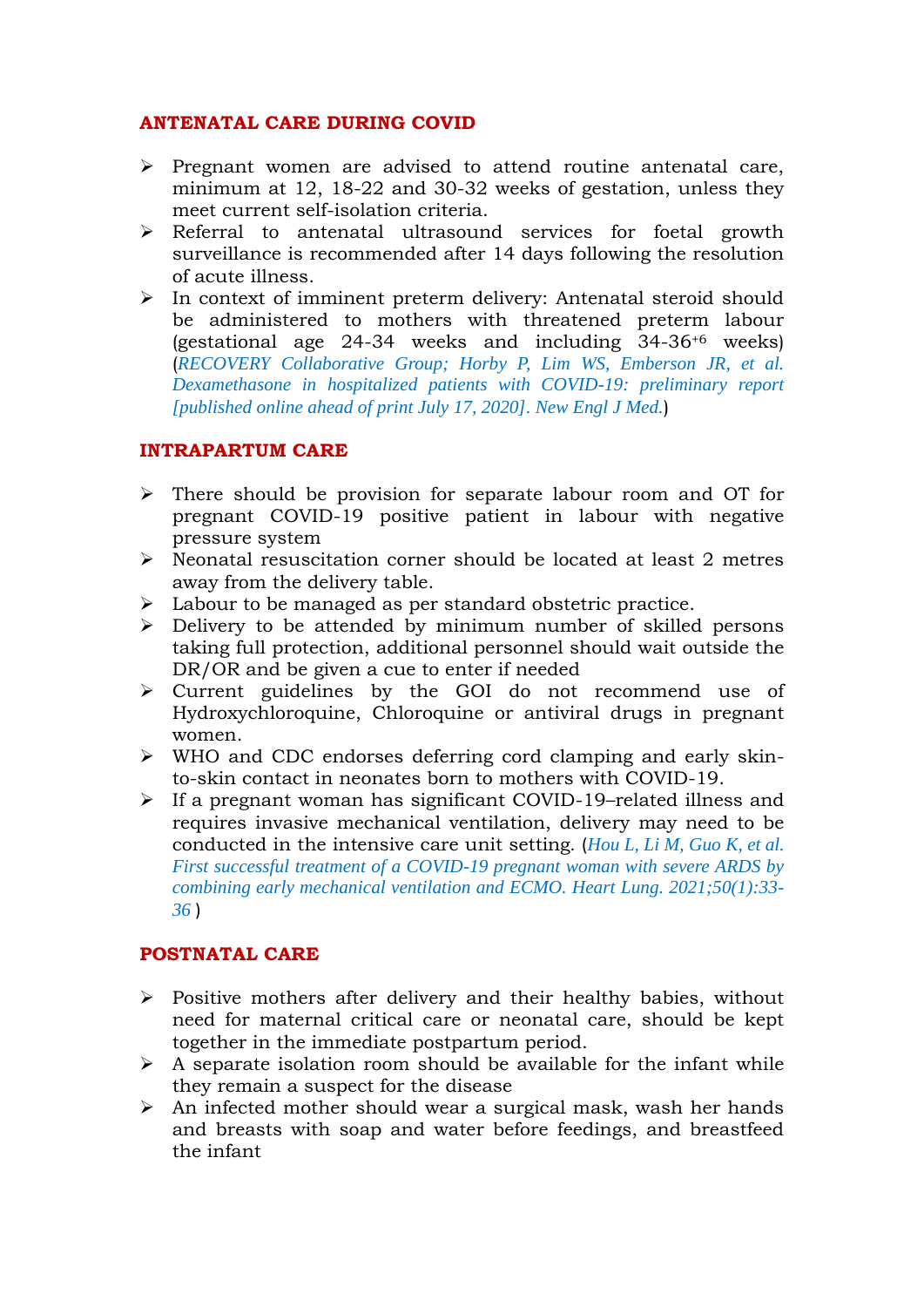- $\triangleright$  Between feedings, the infant's crib (or incubator) should be placed at least 6 feet from an infected mother's bed, preferably behind a physical barrier (such as a curtain). (avoid bedding in even if you have to room in) (*Chandrasekharan P, Vento M, Trevisanuto D, et al. Neonatal resuscitation and post resuscitation care of infants born to mothers with suspected or confirmed SARS-CoV-2 infection. Am J Perinatol. 2020;37(8):813- 824*)
- $\triangleright$  At all stages best possible protective measures must be utilised to prevent postnatal spread

# **BREASTFEEDING**

- Exclusively breastfeed for first 6 months. Initiate breastfeeding within 1 hour of birth. (*American Academy of Pediatrics. Breastfeeding guidance post hospital discharge for mothers or infants with suspected or confirmed SARS-Co V-2 infection*)
- $\triangleright$  Breast milk may be beneficial by providing protective antibodies against SARS-CoV-2 infection. (*Lackey KA, Pace RM, Williams JE, et al. SARS-CoV-2 and human milk: what is the evidence? Matern Child Nutr. 2020;16(4):e13032* )
- During temporary separation, mothers who intend to breastfeed should be encouraged to express their breast milk to establish and maintain milk supply, dedicated breast pumps will help, avoid sharing of pumps.
- $\triangleright$  This expressed breast milk should be fed to the new-born by a healthy caregiver.
- $\triangleright$  Hand hygiene and droplet protection mandatory before each feeding or other close contact with her new-born.
- $\triangleright$  KMC should be promoted, following precautions

# **RESUSCITATION & COVID**

- $\triangleright$  If possible, resuscitation of neonate should be done in a separate adjacent room or if not feasible, the resuscitation warmer should be physically separated from the mother's delivery area by a distance of at least 2 meters.
- Minimum number of personnel should attend and wear a full set of PPE including N95 mask.
- $\triangleright$  Mother should perform hand hygiene and wear triple layer mask.
- Delayed cord clamping and skin-to-skin contact can be practiced.
- $\triangleright$  Neonatal resuscitation should follow standard guidelines, less aerosol generating procedures
- Transport to NICU if required, along a predetermined path in a closed incubator with minimal exposure to other personnel. The whole pathway to be sterilised after transport.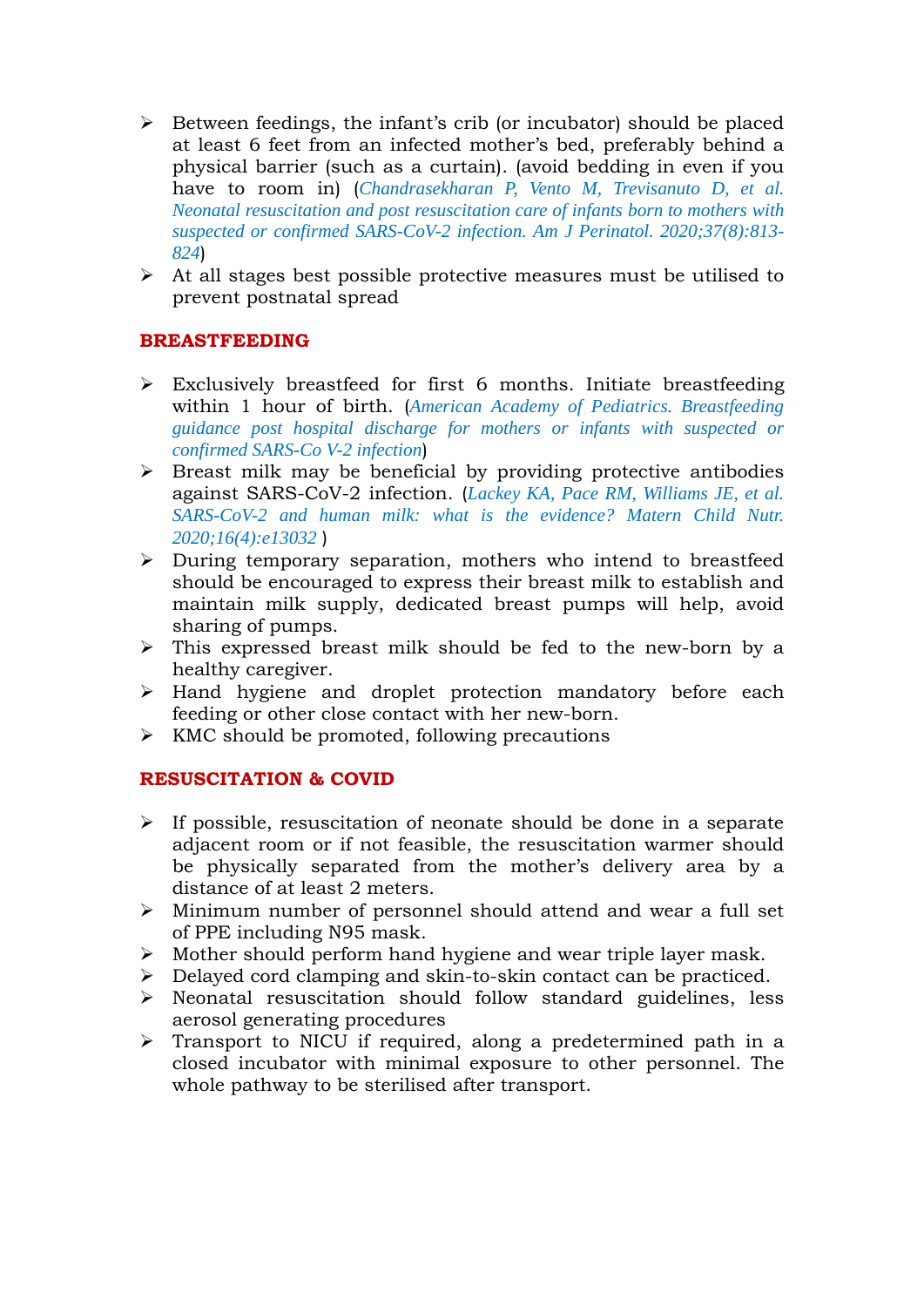# **ISOLATION NICU**

 $\triangleright$  An isolation NICU should be created, which should be as well equipped with gadgets and minimum adequate skilled staff

# **Criteria of admission to Isolation NICU / Isolation beds**:

The isolation NICU is meant for the following babies:

- Unstable neonates of COVID-19 positive / suspect mothers from the Labor room
- $\triangleright$  Unstable COVID-19 positive babies
- $\triangleright$  Ensure that at least 1-meter distance separates the neonatal beds and adequate cross ventilation.
- $\triangleright$  Medical and Nursing staff should be separate from the regular NICU staff.

#### **Personal Protective Equipment:**

- Staff caring for suspected and confirmed COVID 19, should follow strict precaution measures
- $\triangleright$  Follow the protocol of Donning and Doffing

#### **POSTNATAL WARD**

 $\triangleright$  Postnatal ward health care workers should use Face mask, face shields or goggles and perform adequate hand hygiene before and after examining each baby.

#### **NEONATAL COVID SYMPTOMS**

- $\triangleright$  The immature immune system, passive transfer of maternal IgG antibodies, and lower ACE-2 expression may result in less inflammation, milder illness, and hastened recovery in infants and children compared to adults. (*Rawat M, Chandrasekharan P, Hicar MD, Lakshminrusimha S. COVID-19 in newborns and infants-low risk of severe disease: silver lining or dark cloud? Am J Perinatol. 2020;37(8):845-849*)
- $\triangleright$  Most infected neonates are either asymptomatic (20%) or have mild symptoms such as rhinorrhea and cough (40%–50%) and fever (15%–45%)
- $\triangleright$  Moderate to severe symptoms such as respiratory distress (12%– 40%), poor feeding, lethargy, vomiting and diarrhea (30%), and clinical evidence of multi organ failure have been observed as well. (*Raschetti R, Vivanti AJ, Vauloup-Fellous C, Loi B, Benachi A, De Luca D. Synthesis and systematic review of reported neonatal SARS-CoV-2 infections. Nature Communications. 2020;11(1):1-10*)
- Laboratory evidence of COVID-19 infection in a neonate may include leukocytosis, lymphopenia, thrombocytopenia, and elevated inflammatory markers. (*Zeng L, Xia S, Yuan W, et al. Neonatal early-onset infection with SARS-CoV-2 in 33 neonates born to mothers with COVID-19 in Wuhan, China. JAMA Pediatrics. 2020;174(7):722-725*)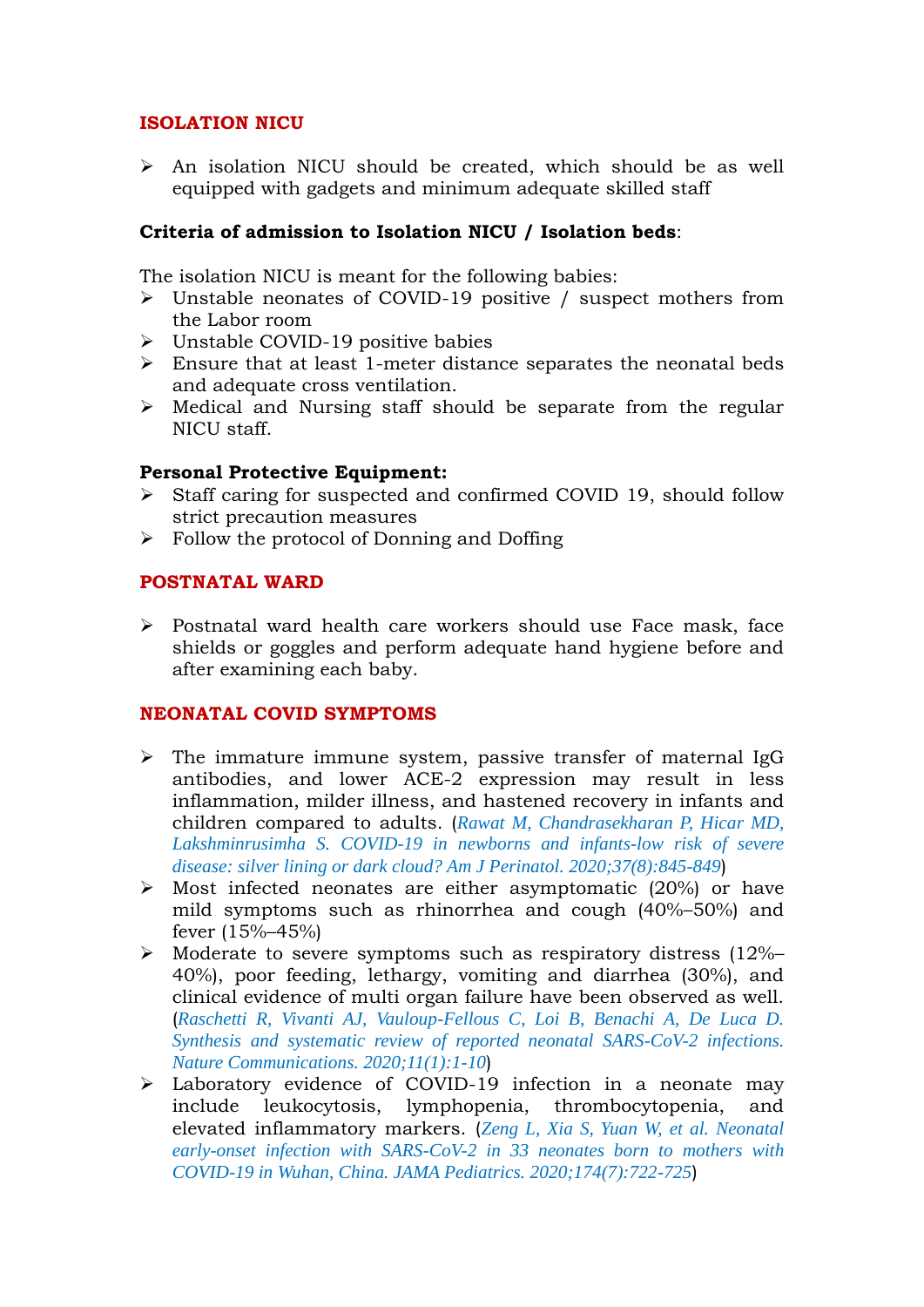$\triangleright$  Neonatal multi-system inflammatory syndrome (MIS-N) has been rarely reported (*Orlanski-Meyer E, Yogev D, Auerbach A, et al. multi-system inflammatory syndrome in children associated with SARS-CoV-2 in an 8-week old infant [published online ahead of print November 11, 2020]. J Pediatric Infect Dis Soc*)

# **RECOMMENDED TESTING FOR SARS- CoV-2**

- $\triangleright$  Babies born to mother with COVID-19 infection within 14 days before birth
- $\triangleright$  H/o contact of baby with COVID-19 positive person (mother, family members, care givers, health care worker)

**Swab Collection**: Nasopharyngeal/ orophayngeal /nasal swab is collected, and send for SARSCoV-2 RNA RT-PCR.

- *If baby is stable*: viral testing of the baby to be done within 24 hrs of birth if:
	- If mother is positive
	- Baby is symptomatic
- Baby exposed to COVID-19 positive person (caregiver/ family member)
- *If baby is sick*: first test should be done within 24 hours of birth
- $\triangleright$  If first test is negative a repeat test should be done 5-14 days after birth/exposure.
- $\triangleright$  However, the test should be done immediately if new symptoms (RD, lethargy, seizures, apnoea, refusal to feed, diarrhea appear)
- *Serological testing – not recommended*

# **SUPPORTIVE CARE**

- $\triangleright$  Incubators are preferred over Radiant warmer for temperature regulation
- $\triangleright$  Fluid and Electrolyte management as per guidelines
- $\triangleright$  Use of antibiotic as per unit protocol
- $\triangleright$  Non-Covid pathogens to be ruled out simultaneously
- Monitoring: For the neonates admitted to NICU the following need to be monitored- HR, RR, SpO2, temperature, BP monitoring, sugar monitoring and monitor for GI symptoms (feed tolerance, abdominal distension, vomiting)

# **Respiratory support**

- Respiratory support for neonates with suspected or confirmed COVID-19 should follow the principles of lung protective strategy.
- $\triangleright$  The neonates with respiratory distress must be supported with nasal (CPAP) & is preferred over HHFNC or nasal IMV in a negative pressure area. CPAP is less aerosol generating.
- $\triangleright$  Intubation must be considered based on usual clinical indications and the most experienced health care provider must step forward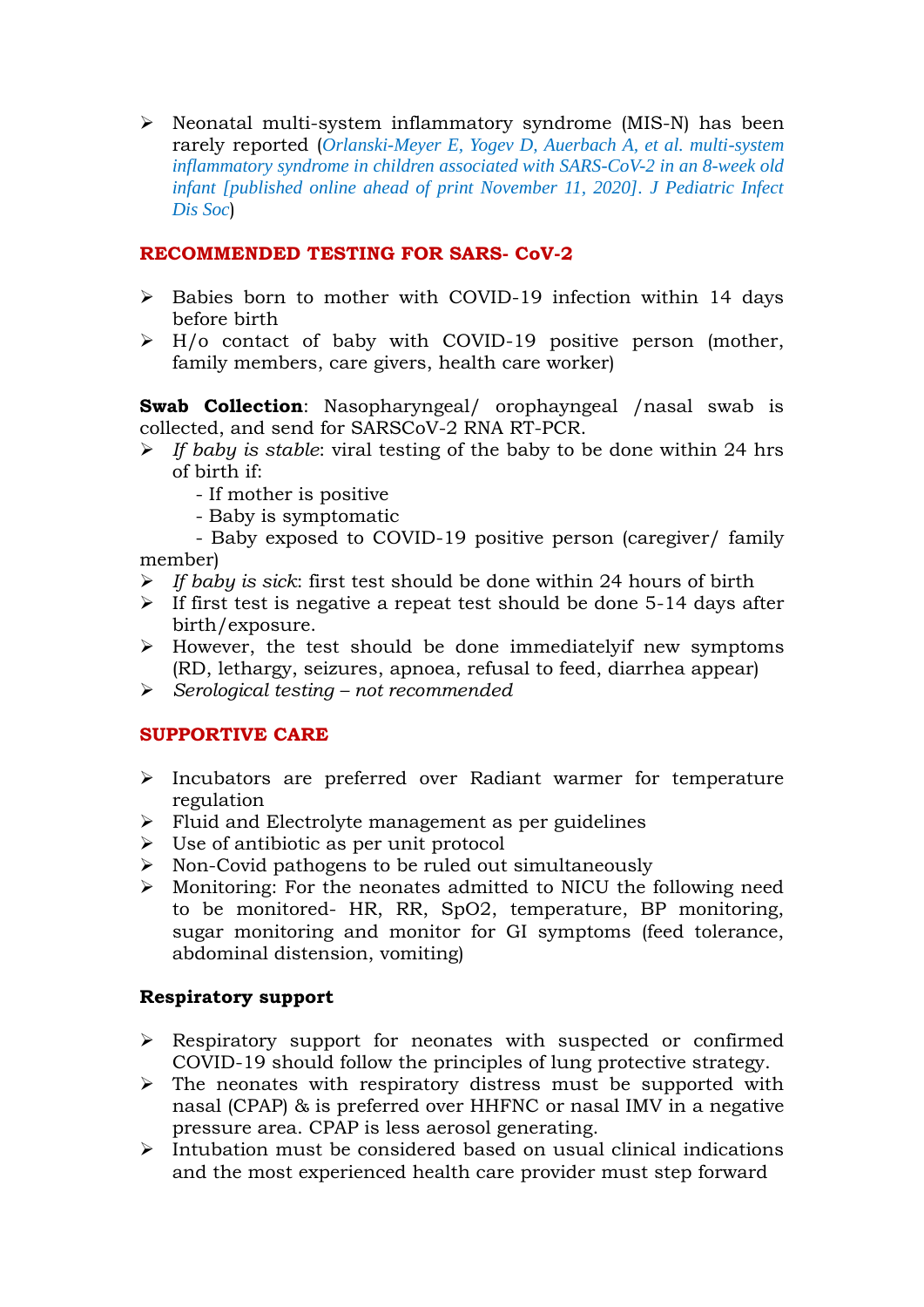- $\triangleright$  Inline suction device for suctioning and bacterial/viral filter fitted in the expiratory limb before the exhalation valve (ventilator) or water chamber (bubble CPAP) if feasible. (*Shalish W, Lakshminrusimha S, Manzoni P, Keszler M, Sant'Anna GM. COVID-19 and neonatal respiratory care: current evidence and practical approach. Am J Perinatol. 2020;37(8):780- 791*)
- $\triangleright$  Video laryngoscopy should be performed (if available)

#### **SPECIFIC THERAPY**

- $\triangleright$  For neonates infected with COVID-19, management remains supportive and includes supplemental oxygen, respiratory support, fluid resuscitation, and temperature control.
- $\triangleright$  Currently, evidence for the use of antiviral medications and steroids in neonatal COVID-19 is lacking.
- $\triangleright$  Use of adjunctive therapy such as systemic corticosteroids, intravenous immunoglobulin and convalescent plasma is also not recommended in symptomatic newborns
- Use of micro nutrients such as Zinc, Vitamin A, C and D etc., having immunomodulation effect can be considered

#### **LATE-ONSET NEONATAL COVID-19 INFECTION**

- $\triangleright$  The majority of symptomatic SARS-CoV-2 infections in neonates are diagnosed beyond 5 to 7 days after birth
- Many affected neonates had negative initial RT-PCR test results (at 24 and 48 hours after birth) before initial discharge from the hospital and were readmitted with symptoms suggestive of COVID-19 (*Schwartz DA, Mohagheghi P, Beigi B, Zafaranloo N, Moshfegh F, Yazdani A. Spectrum of neonatal COVID-19 in Iran: 19 infants with SARS-CoV-2 perinatal infections with varying test results, clinical findings and outcomes. J Matern Fetal Neonatal Med. 2020:1-10*)
- $\triangleright$  Chest radiographs were abnormal, with nonspecific opacities in 56% and ground-glass changes in 28% (half of those were preterm) (*Gale C, Quigley MA, Placzek A, et al. Characteristics and outcomes of neonatal SARS-CoV-2 infection in the UK: a prospective national cohort study using active surveillance. Lancet Child Adolesc Health. 2020*)
- $\triangleright$  Age less than 1 month has been associated with a 3-fold higher risk of critical care admission

# **DISCHARGE POLICY**

The following policy is suggested:

 *COVID-19 positive asymptomatic mother and COVID-19 positive well baby*: Discharge together for home isolation. It is not necessary to document a negative swab for the neonate.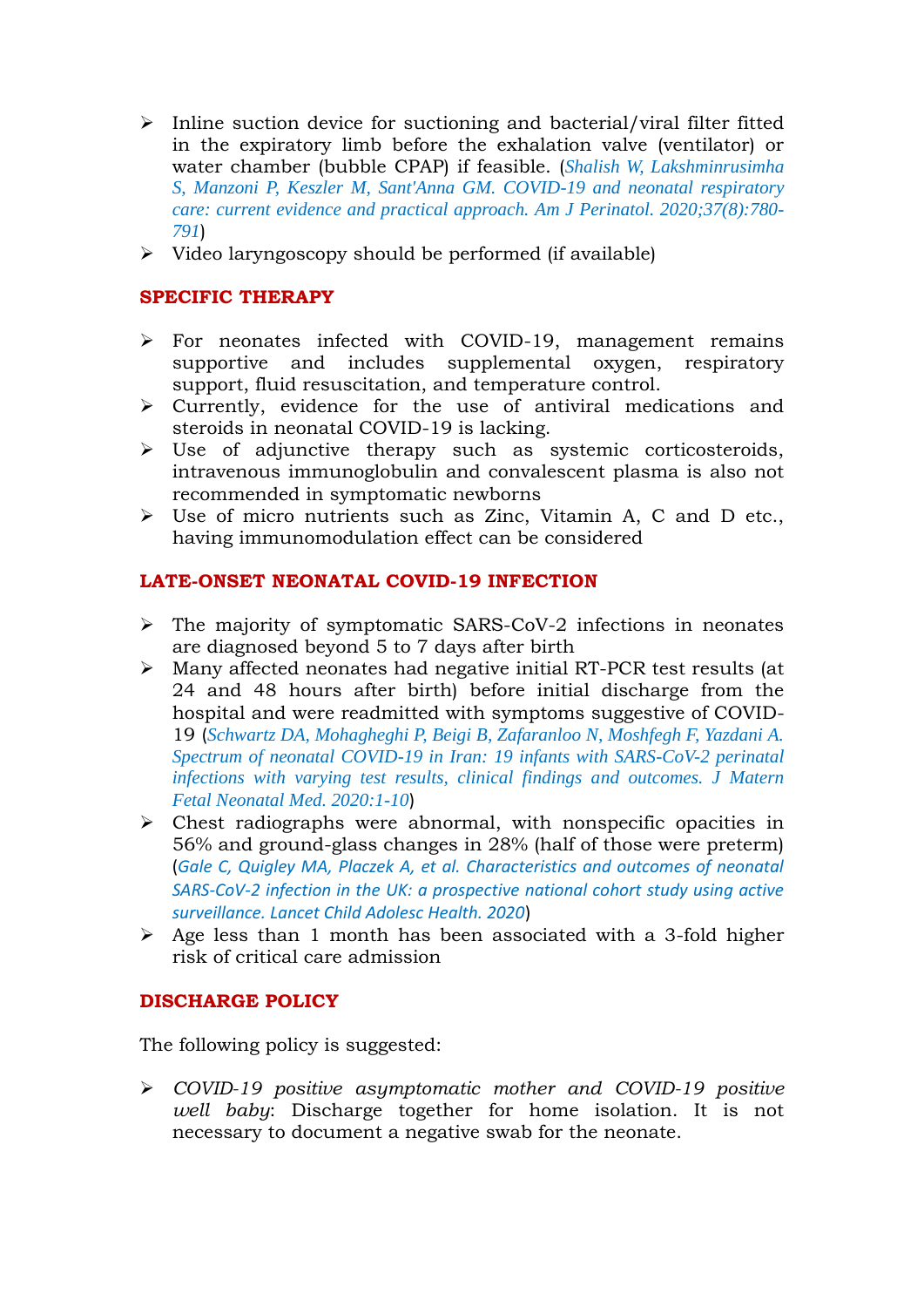- *COVID-19 positive symptomatic mother with COVID-19 positive or negative 'well' baby*: Discharge baby early (3-4 days) with competent care-taker. It is not necessary to document a negative swab for the neonate.
- *COVID-19 positive baby with symptoms*: Discharge after the baby is well. A repeat swab can be done between 10 -14 days if baby is still symptomatic.

# **On Discharge**:

- Counselling and communication regarding the disease process is extremely essential
- $\triangleright$  Baby should be brought back to hospital in case of any 'red flag' signs /symptoms. (refusal to feed, decreased urine output, breathing difficulties, jaundice, convulsion, lethargy or any symptom which the mother or care taker perceives as abnormal)
- $\triangleright$  If mother requires prolonged admission, and baby is well, it is advisable to discharge the baby with a competent care taker, with advice regarding feeding & neonatal care.
- Encourage mothers to BREASTFEED only, with proper breastfeeding 'position' and 'attachment'.
- FEEDING BOTTLES and pacifiers should not be advised.

# **IMMUNIZATION POLICY**

- $\triangleright$  All neonates need to be immunized as per national guidelines
- $\triangleright$  BCG, OPV-0 dose and Hepatitis B should be given before discharge

# **FOLLOW UP POLICY**

- Once stable COVID-19 positive or negative babies are discharged, they should be followed at 2 weeks of age, or earlier, if the baby becomes sick.
- $\triangleright$  Rest followup is similar to the follow up policy of other NICU graduates
- $\triangleright$  Infected neonates with no or mild symptoms may possibly remain hypoxaemia for a variable period before becoming overtly symptomatic similar to what has been observed in infected adults. (*Dhont S, Derom E, Van Braeckel E, Depuydt P, Lambrecht BN. The pathophysiology of 'happy' hypoxaemia in COVID-19. Respir Res 2020;21(1):198*)
- $\triangleright$  Long-term follow-up of exposed neonates to assess the respiratory, cardiovascular, and neurodevelopmental outcomes is warranted. Furthermore, the psychosocial impact on future generations remains to be understood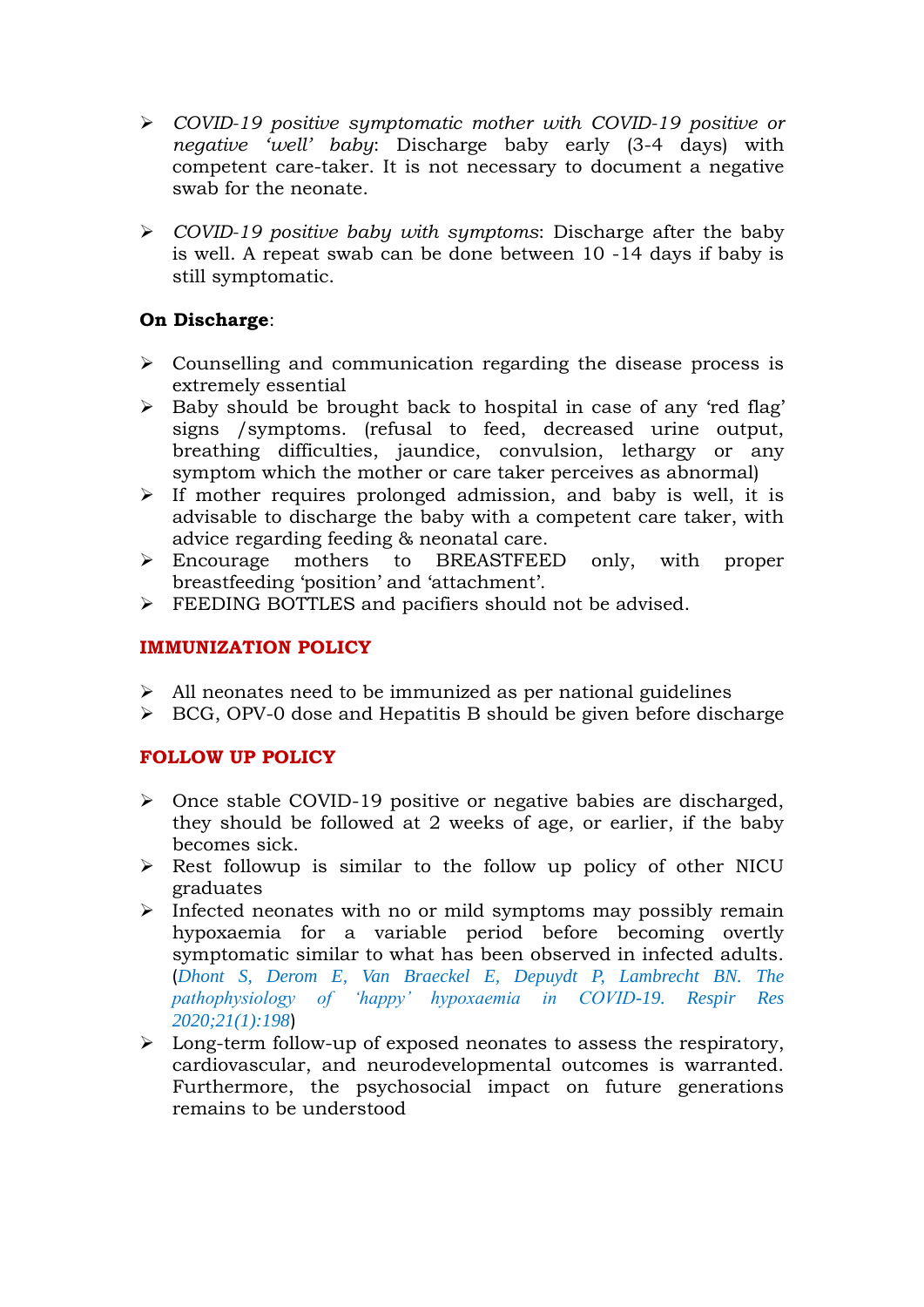## **INFECTION PREVENTION AND CONTROL (IPC) FOR COVID-19**

#### **General Precautions**

- $\triangleright$  Follow all the steps of hand hygiene.
- $\triangleright$  Social distancing of minimum 1 meter should be maintained between the team members (doctors/nurses/support staff, mothers and patient attendants).
- Restrict patient attendants' entry inside the NICU.

#### **DISINFECTION PROTOCOL**

- $\triangleright$  Wear PPE before disinfecting. If equipment or surface is visibly soiled, first clean with soap & water.
- Floors, Chairs, Tables, Door handles, Telephone, Light switches, nursing station - Once every shift, 0.5 % sodium hypochlorite.
- Stethoscope, BP cuff, Thermometer, Injection tray After every use, 70 % ethyl alcohol.
- > Follow routine biomedical waste management guidelines.

#### **VISITORS POLICY**

#### **Visitor's policy in COVID situation**

- Mother or attendant with suspected or confirmed COVID 19 should not be allowed to neonatal care area.
- COVID-19 mother may be allowed to visit her neonate admitted in NICU if she fulfills all of these:
	- Resolution of fever without the use of antipyretics for at least 72 hours

#### AND

- Improvement (but not full resolution) in respiratory symptoms

#### AND

- Negative results of a molecular assay for detection of SARS-CoV-2 in case of severe disease

 For neonates roomed in with mother having suspected or confirmed COVID 19, allow one healthy attendant to assist her in baby care activities taking all precautions

#### **If the mother is sick and cannot visit the baby due to her comorbidities:**

- *Unstable baby* Show the baby once daily and explain the prognosis using digital technology like video calls
- *Stable baby* Allow symptom free single designated attendant less than 60 years
- $\triangleright$  Once neonate is stable, shift the baby to postnatal ward in order to restrict the entry of visitors.
- $\triangleright$  All visitors should be screened using a routine drill